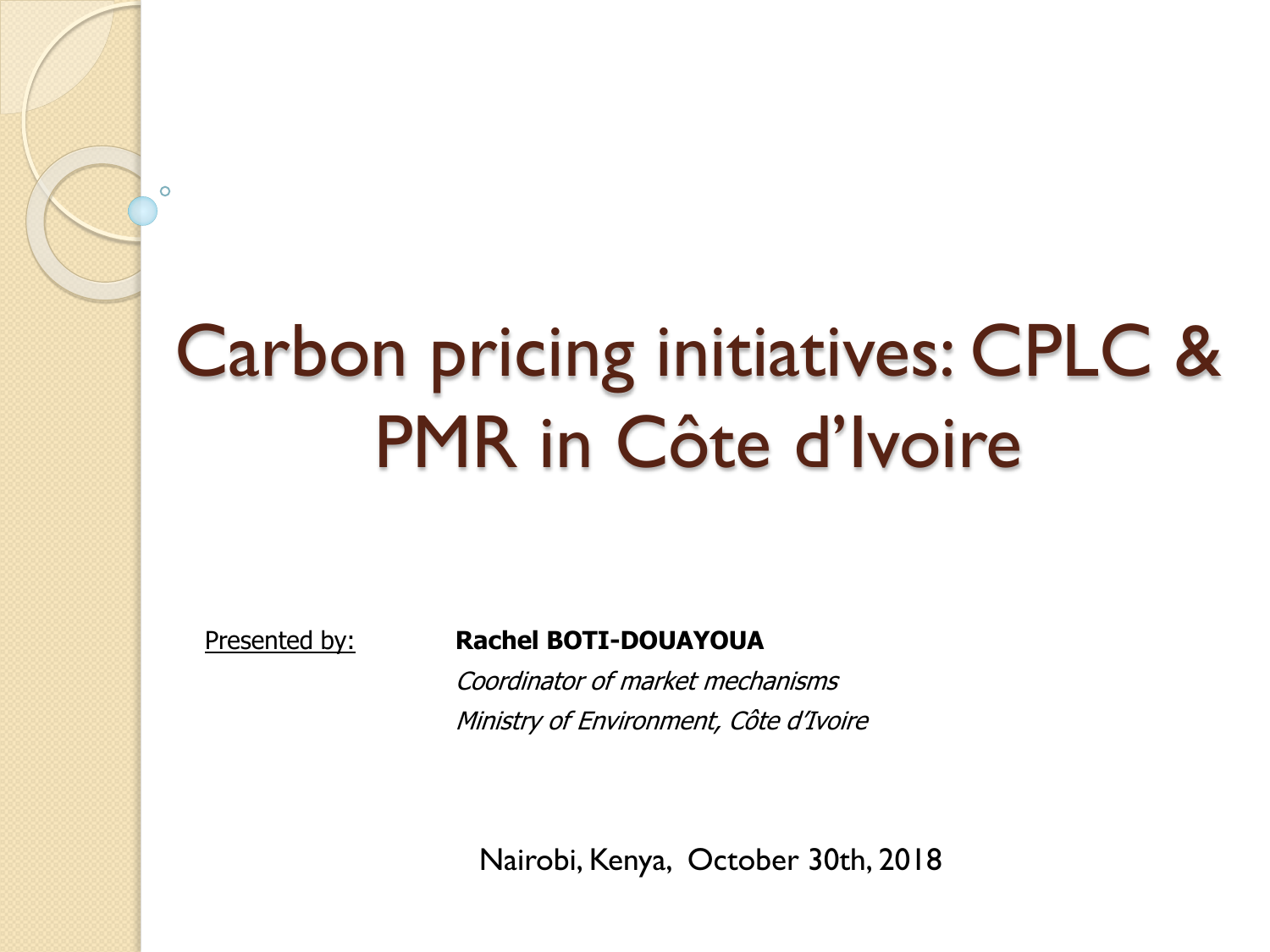## **CPLC vs. PMR**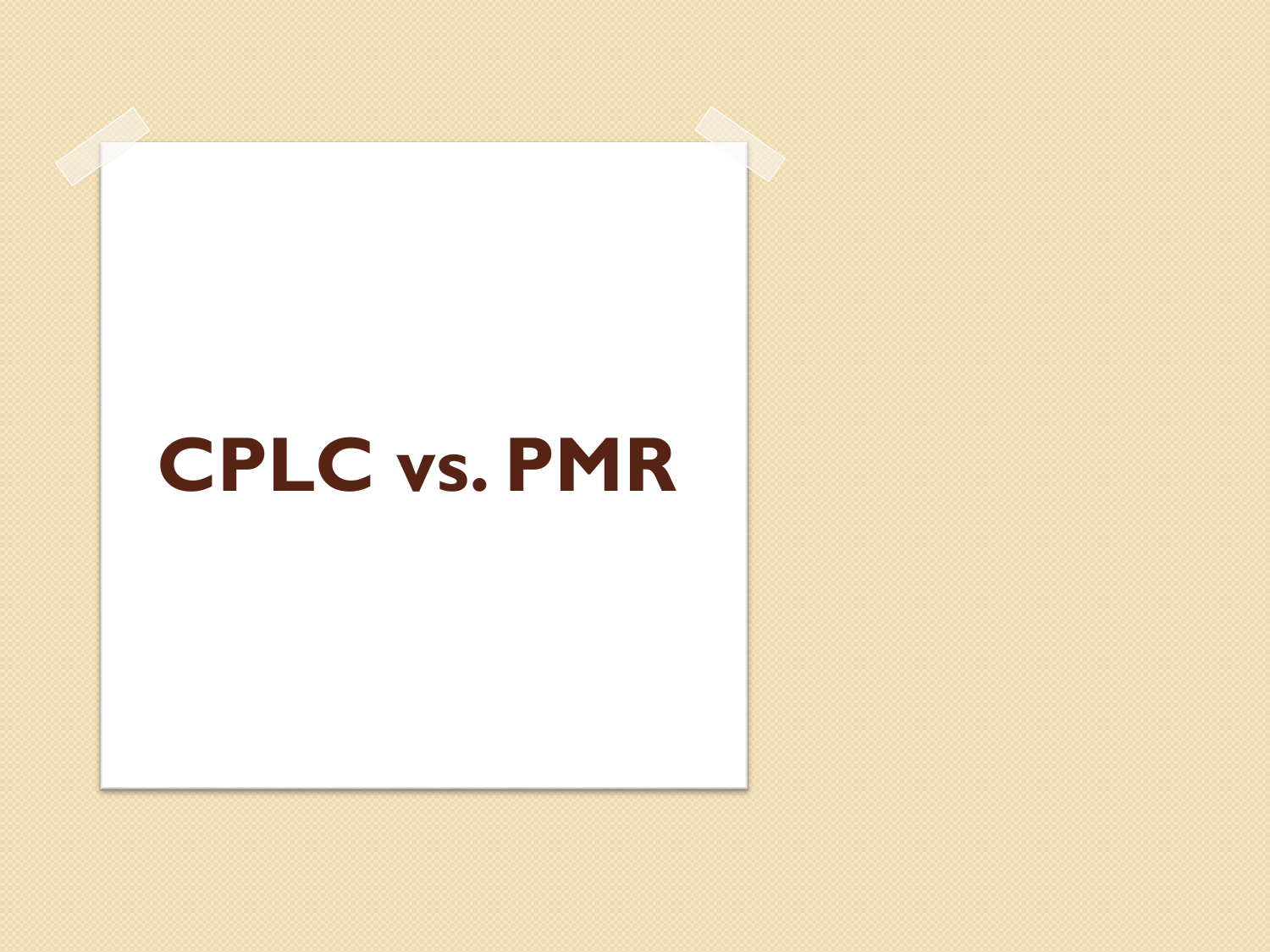|                   | <b>CPLC</b><br><b>Carbon Pricing Leadership Coalition</b>                                                                                                                                                                               | <b>PMR</b><br><b>The Partnership for Market Readiness</b>                                                                                                                                                                                                                                                                                                                                                                                                                                                                                                                                                                                                     |
|-------------------|-----------------------------------------------------------------------------------------------------------------------------------------------------------------------------------------------------------------------------------------|---------------------------------------------------------------------------------------------------------------------------------------------------------------------------------------------------------------------------------------------------------------------------------------------------------------------------------------------------------------------------------------------------------------------------------------------------------------------------------------------------------------------------------------------------------------------------------------------------------------------------------------------------------------|
| <b>Background</b> | on November 30, 2015,<br>at COP21 meeting in Paris,<br>France.<br>$\triangleright$ It is a World Bank's initiative<br>that<br>partnership<br>together over 200<br>leading<br>organizations<br>government, business and<br>civil society | $\triangleright$ CPLC officially launched The PMR was operationalized in 2011 and<br>will end in 2020.<br>It consists of:<br>$\geq$ 35 national and sub-national<br>jurisdictions, and the European<br>Commission<br>$\triangleright$ It is a global, public-private $\triangleright$ a Total capitalization of \$127 million<br>brings $\triangleright$ 15 countries have completed road<br>maps for carbon pricing readiness;<br>from $\triangleright$ \$59 million allocated to governments<br>to implement readiness activities,<br>$\triangleright$ More than 15 Technical Notes,<br>40 Technical Workshops and other<br>$\blacktriangleright$<br>events |
|                   | for the implementation of CP                                                                                                                                                                                                            | It is the political platform to It is the technical platform set up for<br>show interest and advocate countries (middle income & countries in<br>transition) to get well prepared for CP                                                                                                                                                                                                                                                                                                                                                                                                                                                                      |

**policy implementation**

**at the national level.**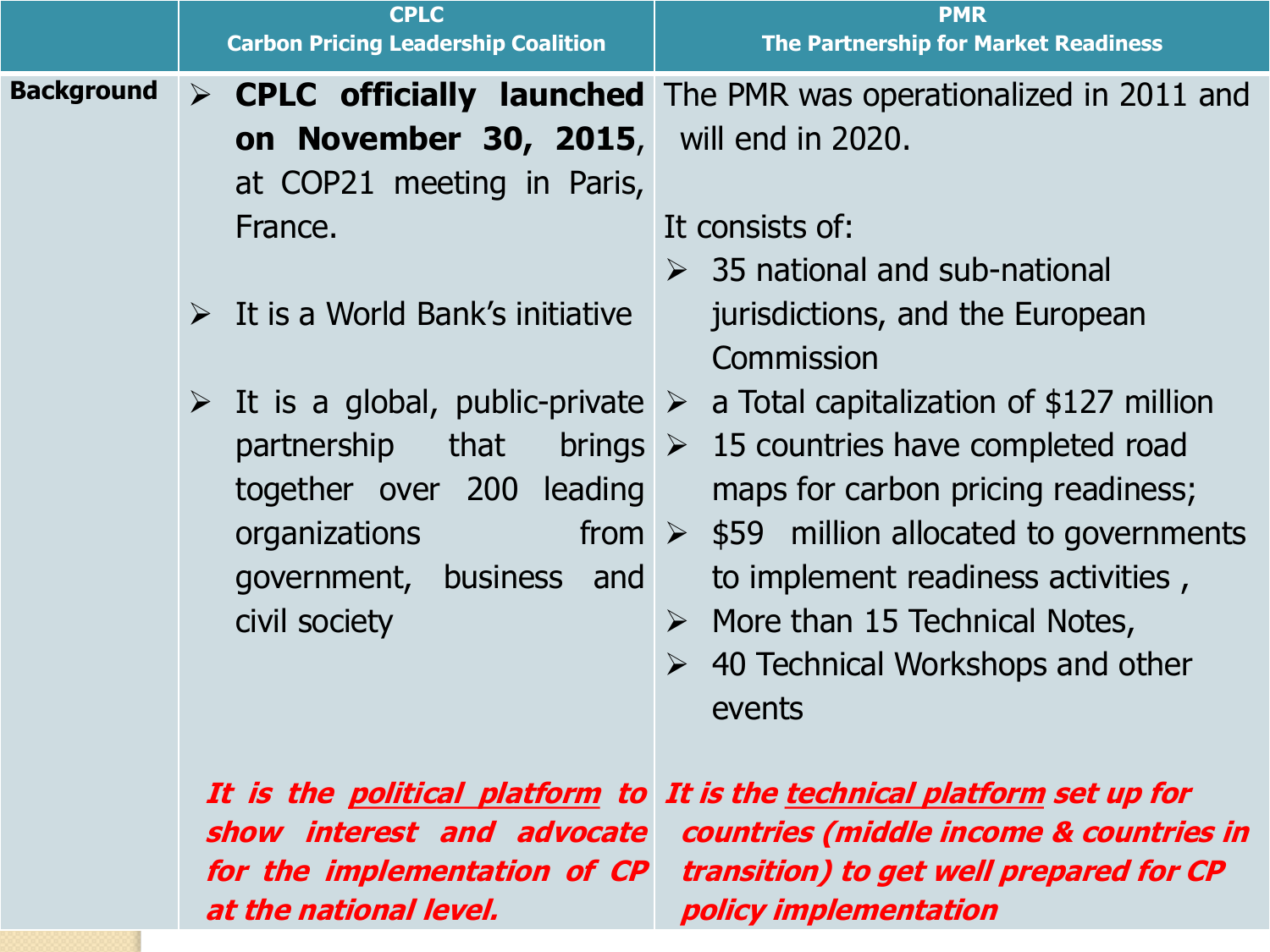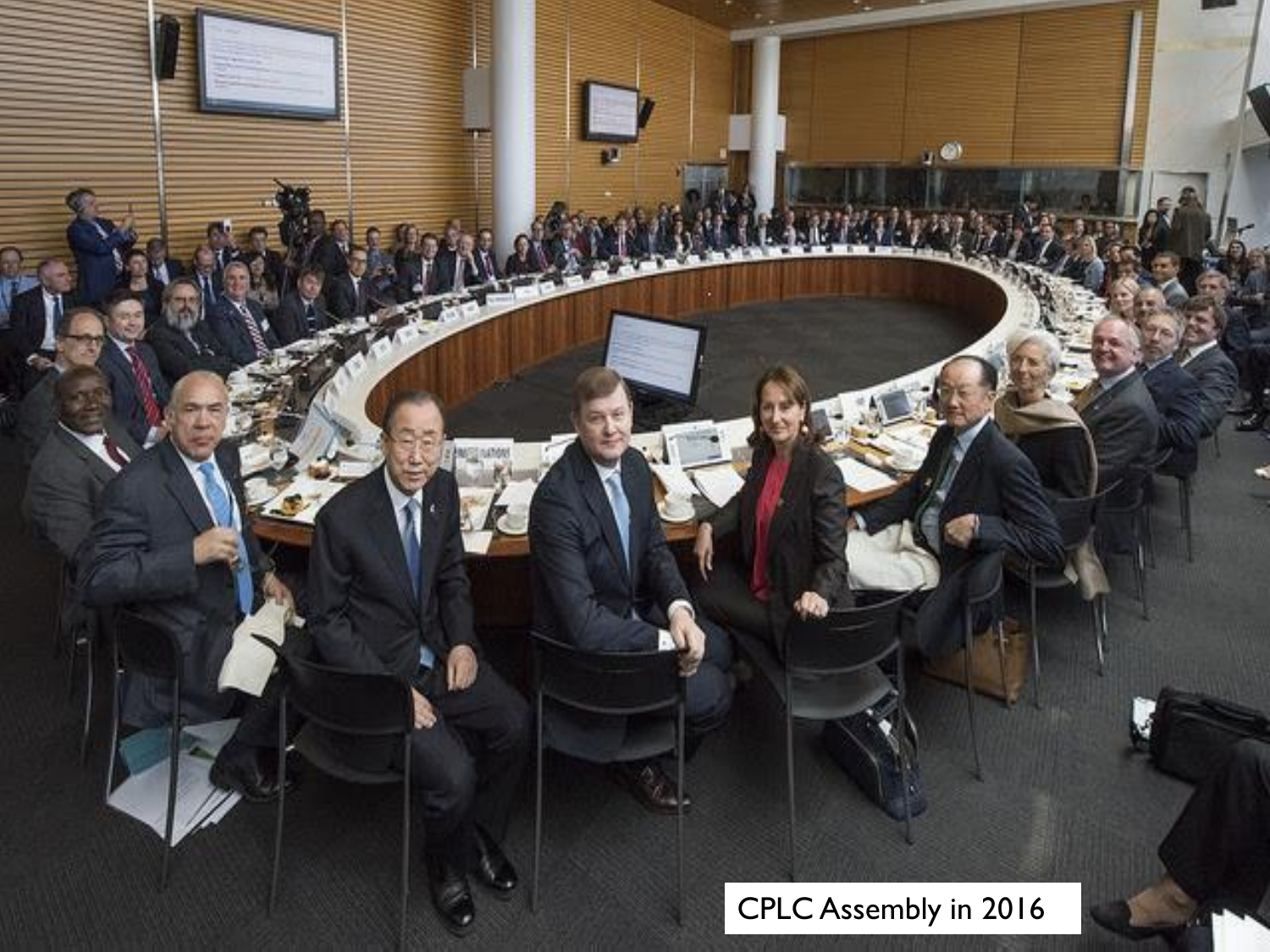|                  | <b>CPLC</b><br><b>Carbon Pricing Leadership</b><br><b>Coalition</b>                                                                                                                                                                     | <b>PMR</b><br><b>The Partnership for Market Readiness</b>                                                                                                              |
|------------------|-----------------------------------------------------------------------------------------------------------------------------------------------------------------------------------------------------------------------------------------|------------------------------------------------------------------------------------------------------------------------------------------------------------------------|
| <b>Objective</b> | Provide a platform for discussions $\triangleright$<br>$\blacktriangleright$<br>at a high level<br>accelerate<br>the<br>$\blacktriangleright$<br>support<br>for<br>introduction of carbon pricing                                       | The PMR helps countries prepare for<br>carbon policy choices and their future<br>implementation, by focusing on<br>improving technical and institutional<br>readiness; |
|                  | $\triangleright$ share experiences and enhance $\triangleright$<br>understanding<br><b>of</b><br>emerging<br>practices in its implementation                                                                                            | Provide grant funding to build readiness<br>components on CP;                                                                                                          |
|                  | broadening,<br>deepening<br>$\blacktriangleright$<br>and<br>enhancing international cooperation<br>around carbon pricing                                                                                                                | Pilot carbon pricing instruments, e.g.,<br>$\blacktriangleright$<br>domestic emissions trading systems<br>(ETS), scaled-up crediting mechanisms,<br>or carbon taxes;   |
|                  | $\triangleright$ expand the use of effective carbon $\triangleright$<br>pricing policies that can maintain<br>competitiveness, create<br>jobs, $\triangleright$<br>encourage innovation, and deliver<br>meaningful emissions reductions | Provide a platform for discussions;<br>Share insights and lessons learnt with<br>the international community, including<br>the UNFCCC.                                 |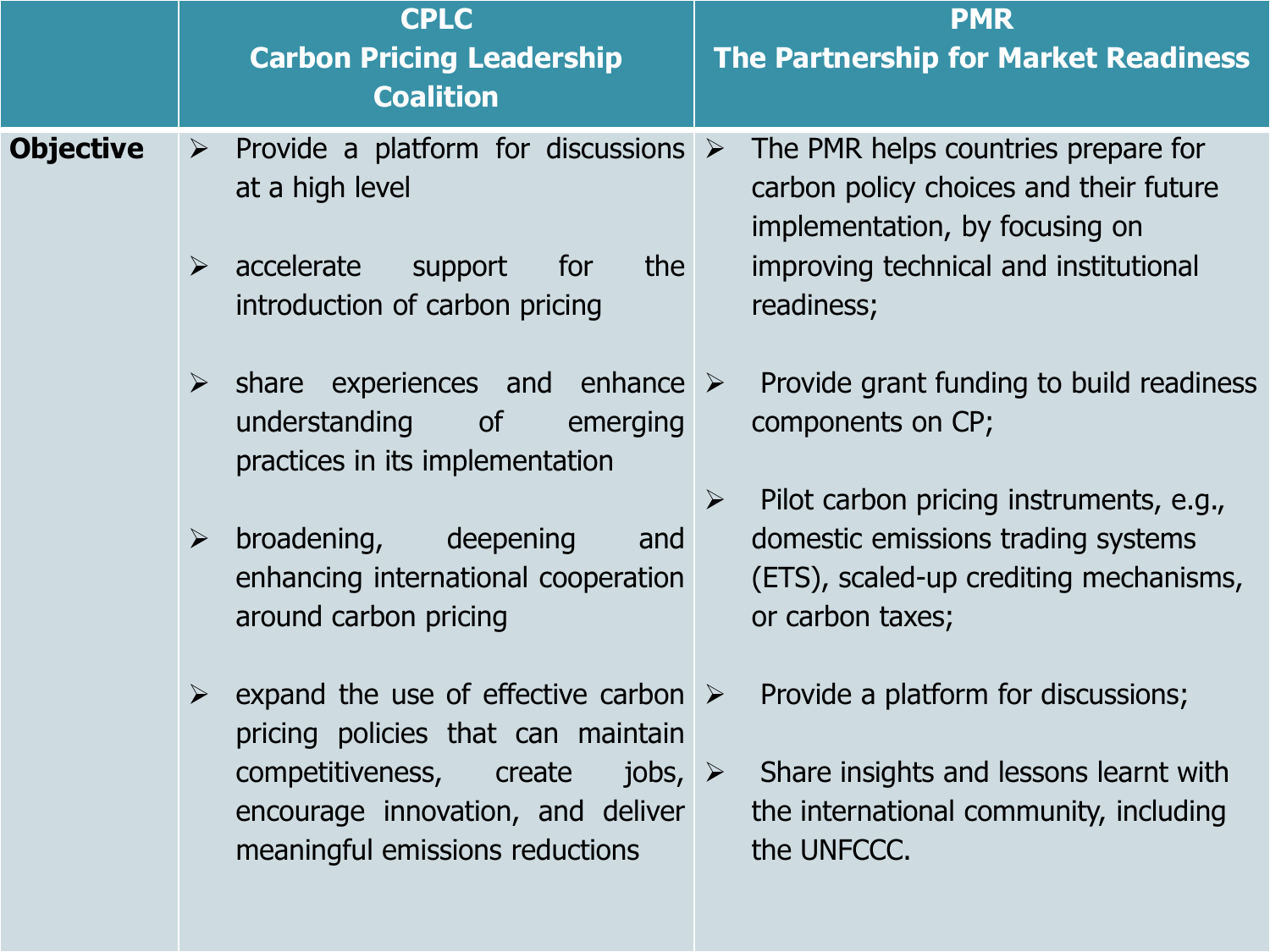|                   | <b>CPLC</b>                                                                                                                      | <b>PMR</b>                                                                                                                                                                                                                      |  |
|-------------------|----------------------------------------------------------------------------------------------------------------------------------|---------------------------------------------------------------------------------------------------------------------------------------------------------------------------------------------------------------------------------|--|
|                   | <b>Carbon Pricing Leadership</b><br><b>Coalition</b>                                                                             | The Partnership for Market Readiness                                                                                                                                                                                            |  |
| <b>Membership</b> | are only required to show interest interest and present an organizing<br>the<br>agree<br>on<br>and<br>statement of the Coalition | $\triangleright$ All the countries are eligible but <b>First step:</b> Submit an initial expression of<br>mission framework<br>3 types of members:                                                                              |  |
|                   | $\triangleright$ In some cases, demonstrate in<br>this regard.                                                                   | >Contributing Participants (13), who<br>provide financial support to the PMR Trust<br>Fund                                                                                                                                      |  |
|                   | $\triangleright$ high level platform gathering<br>representatives of governments,<br>business.                                   | <b>&gt;Country Participants or</b><br><b>Implementing Countries (19), who</b>                                                                                                                                                   |  |
|                   | national<br>government<br>partners,<br>more than <b>150</b> private sector                                                       | $\triangleright$ To date 31 national and sub- receive funding and technical support.                                                                                                                                            |  |
|                   | partners as<br>organizations, and universities                                                                                   | partners, more than 65 strategic >Technical Partners (04) are countries<br>NGOs, business or sub-national jurisdictions that are at an<br>advanced stage of preparation or<br>implementation of a carbon pricing<br>instrument. |  |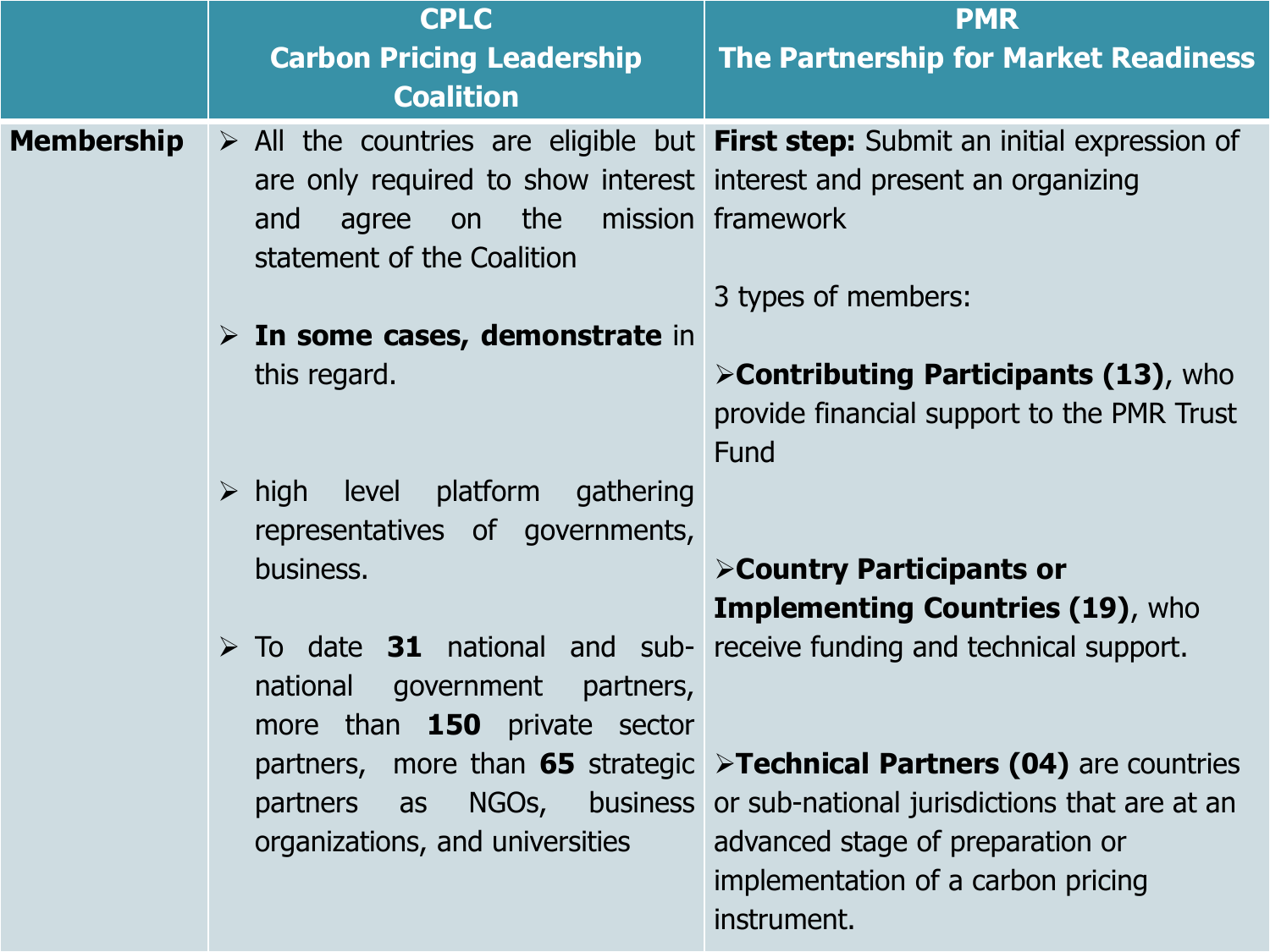

## CPLC update

Now the Coalition will conduct its work through region-focused on thematic working groups and task teams.

This would allow partners with common interests to converge around issues of specific interest and use this as a forum to build partnerships and strengthen networks.

The following working groups and task teams were adopted:

• 3 new Working groups on Carbon Pricing in the America , Asia, Africa which is led by Mandy Rambharos (ESKOM), Rachel Boti Douayoua (Cote d'Ivoire)

 2 existing Working groups on Maritime and Carbon Pricing , on Communications

• 4 existing Task teams on Carbon Pricing in the Banking and Finance sector, on Construction Value Chain, on Carbon Pricing and Higher Education Institutions, on Carbon Pricing and Civil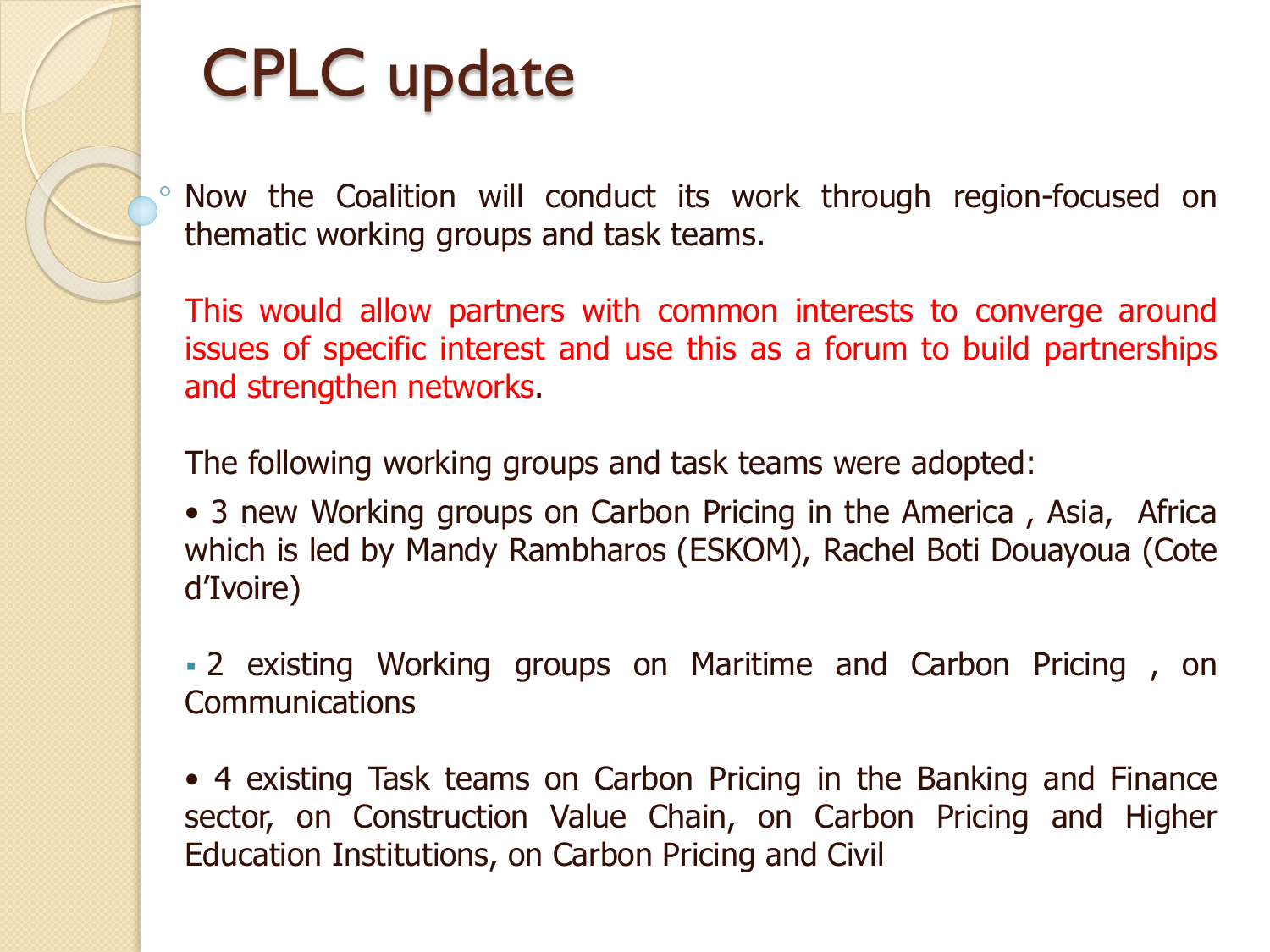# **CPLC Workplan for Africa**

#### Enhancing knowledge base:

- Assess the current work environment of African countries regarding CP issues
- Analyze the CP policy challenges

Stakeholder Engagement: Get on board most of the African jurisdictions (decision-makers) on Carbon pricing issues develop a narrative and a business case for policies and measures that put a price on carbon in the African context

**Business Engagement: Broaden the engagement of African stakeholders** to private sectors and other relevant stakeholders

 $\triangleright$  Effectively Communicating/ Capacity building: Mobilize partnerships to support capacity building for carbon pricing policies and measures that would enable the development of carbon markets in Africa

The next step is about convening a workshop with a focus either on Government or private and business sector.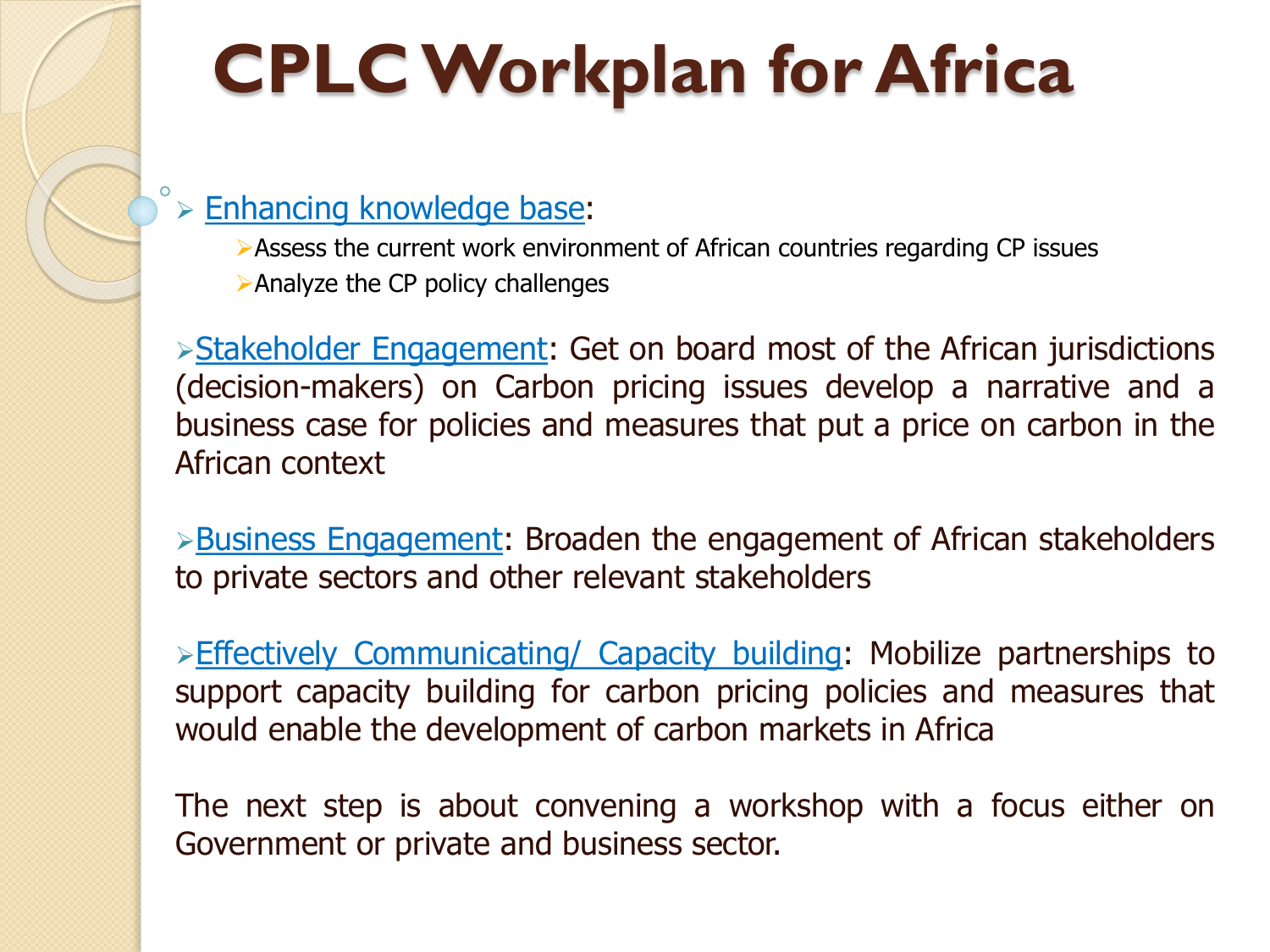

# PMR Successor

>The PMR ends in 2020 and due to its success and because it started well before the Paris Agreement, a PMR successor is going to be set up and to built up on the experiences gained and adapt to the new climate regime

 $\triangleright$  The eligibility conditions were discussed during the PMR Assembly held in Ukraine in April 2018

 $\triangleright$  There was a call for input by the members

 $\triangleright$  it is still a draft document that will be validated probably during the next PMR Assembly but the conditions are all about showing great interest in CP and having undertaken some initiatives on CP at the national level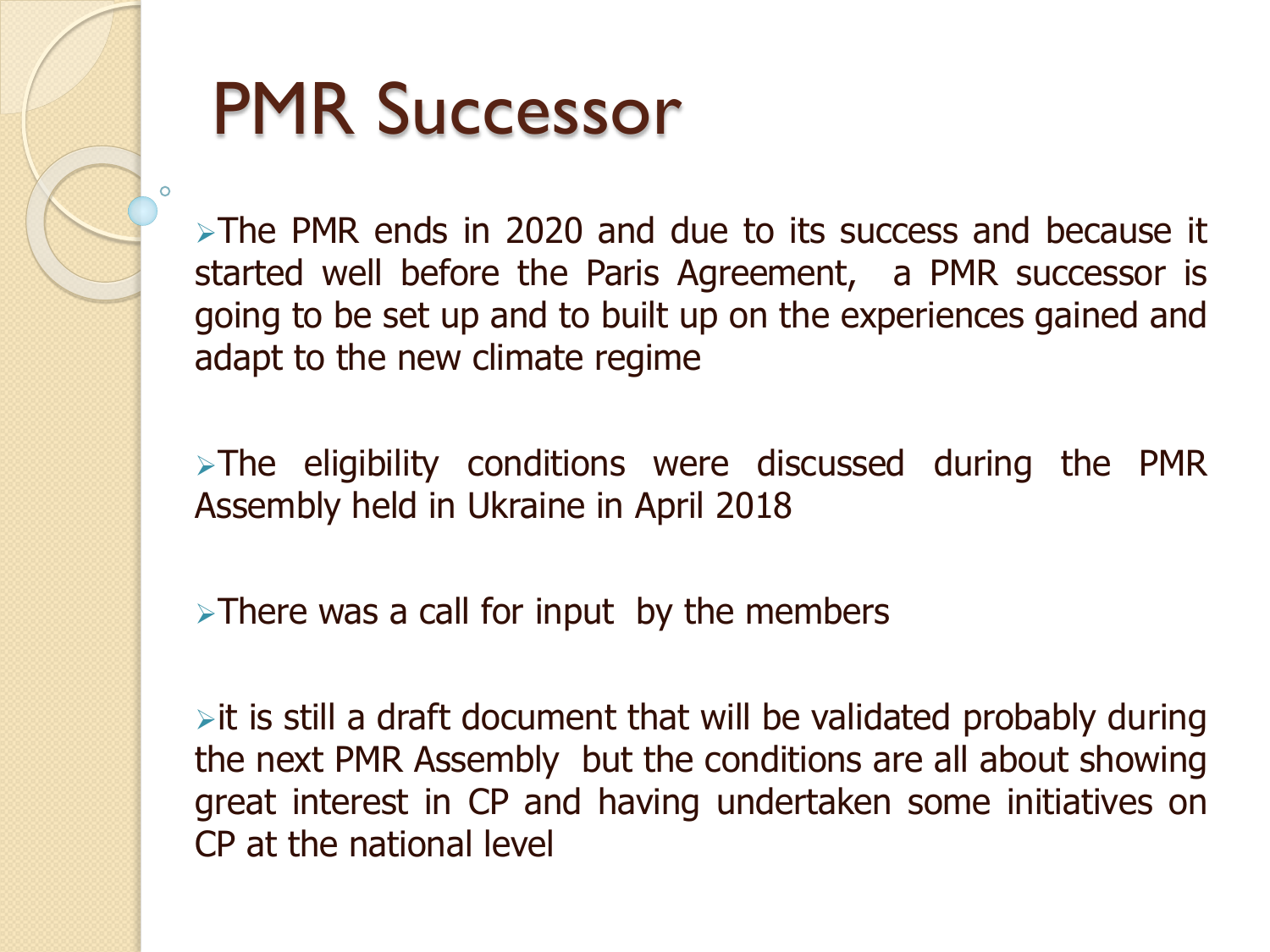# CPLC & PMR activities in Côte d'Ivoire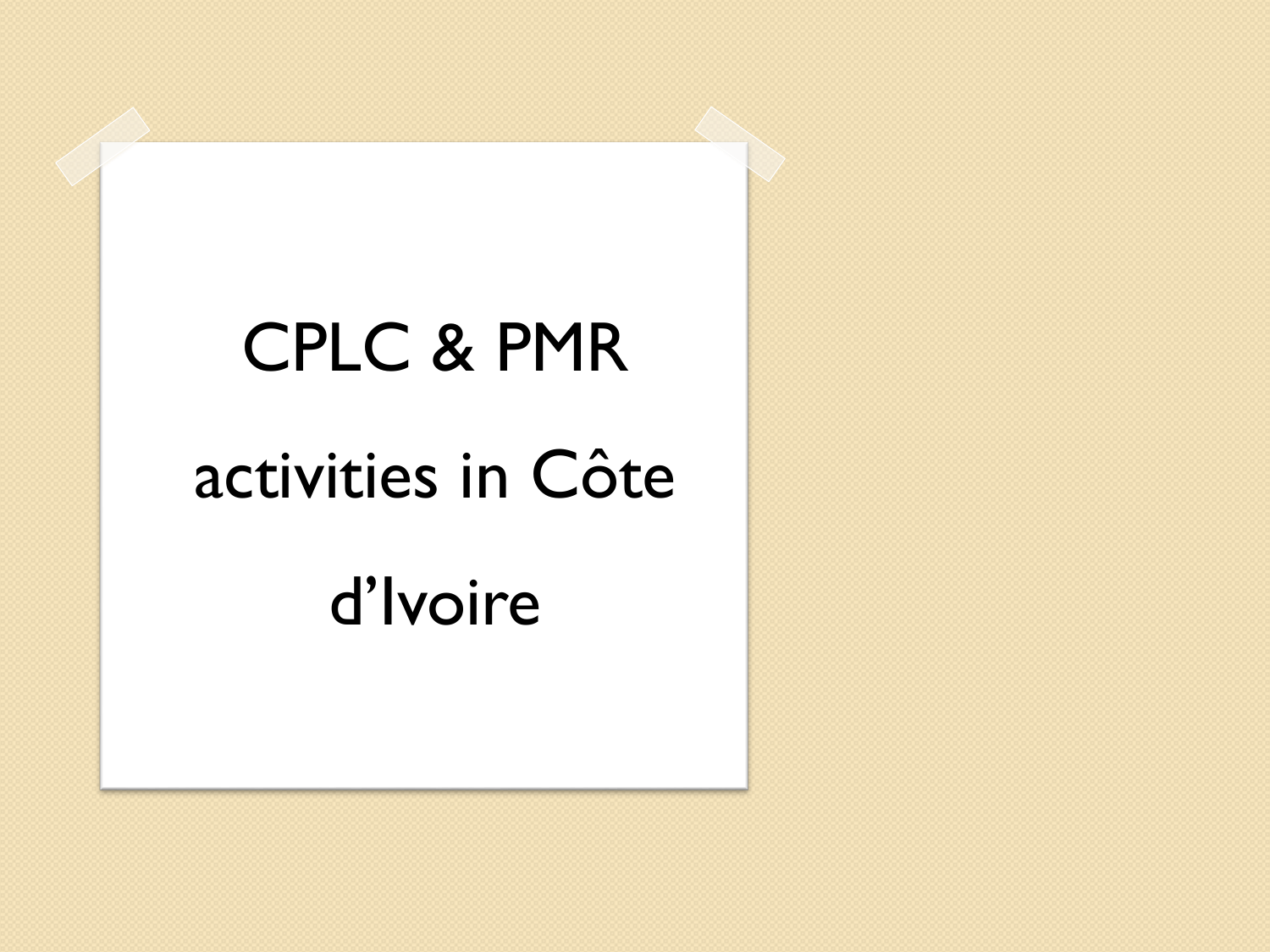|      | <b>CPLC</b>                                                                                                                                                                                                                                 | <b>PMR</b>                                                                                                                                                                                                                                                                                                                                                                                                                                                   | <b>DNAs CP Activities</b>                                                                                                                                                                   |
|------|---------------------------------------------------------------------------------------------------------------------------------------------------------------------------------------------------------------------------------------------|--------------------------------------------------------------------------------------------------------------------------------------------------------------------------------------------------------------------------------------------------------------------------------------------------------------------------------------------------------------------------------------------------------------------------------------------------------------|---------------------------------------------------------------------------------------------------------------------------------------------------------------------------------------------|
| 2015 |                                                                                                                                                                                                                                             |                                                                                                                                                                                                                                                                                                                                                                                                                                                              | <b>November</b><br>2015:<br>Reflection<br>workshop to assess the relevance<br>of a CP initiative in Côte d'Ivoire                                                                           |
| 2016 | <b>April 2016:</b> Accession to the<br><b>Carbon Pricing Leadership</b><br><b>Coalition</b> (CPLC) and Prime<br>Minister's intervention in CPLC<br><b>High-Level Assembly,</b>                                                              |                                                                                                                                                                                                                                                                                                                                                                                                                                                              | September-October 2016: Self-<br>funded feasibility study on national<br>carbon price<br><b>December</b><br>2016:<br>Validation<br>workshop of this study                                   |
| 2017 | April 2017: Prime Minister's<br>intervention at the CPLC High-<br>Level Assembly,<br>July - December 2017 :<br>Technical support got from the<br>CPLC team of washington to<br>Côte d'Ivoire for the preparation<br>to become PMR Technical | > 18 October 2017 : Submission of a<br>letter of interest to become a PMR<br>Technical Partner signed by the Minister<br>of environment<br><b>October</b><br>$> 24-27$<br>2017<br>1st<br>participation of Côte d'Ivoire to the PMR<br>Assembly in Tokyo (Japan) in the view<br>to defend our application to become a<br><b>PMR Technical Partner</b><br>$\triangleright$ 26 October 2017 : Approval by the<br>PMR Assembly of Côte d'Ivoire's<br>application | September 2017: Stocktaking<br>workshop<br>02 et 03 november 2017 :<br>Organization of a workshop to<br>validate the ToRs of the next<br>economic study on CP intiative in<br>Côte d'Ivoire |
| 2018 | CPLC Africa Working Group                                                                                                                                                                                                                   | <b>June 2018</b> : Member of the $\triangleright$ 24 April 2018 : Approval to finance<br>PMR activities in Côte d'Ivoire by the Consultations with stakeholders on<br><b>PMR</b><br>$\triangleright$ 12-13 July 2018 : Launch Workshop<br>of PMR activities in Côte d'Ivoire                                                                                                                                                                                 | <b>March</b><br>2018<br>-April<br>Carbon Pricing with Departments<br>of waters and Forests, Transport,<br>Mines, Industry                                                                   |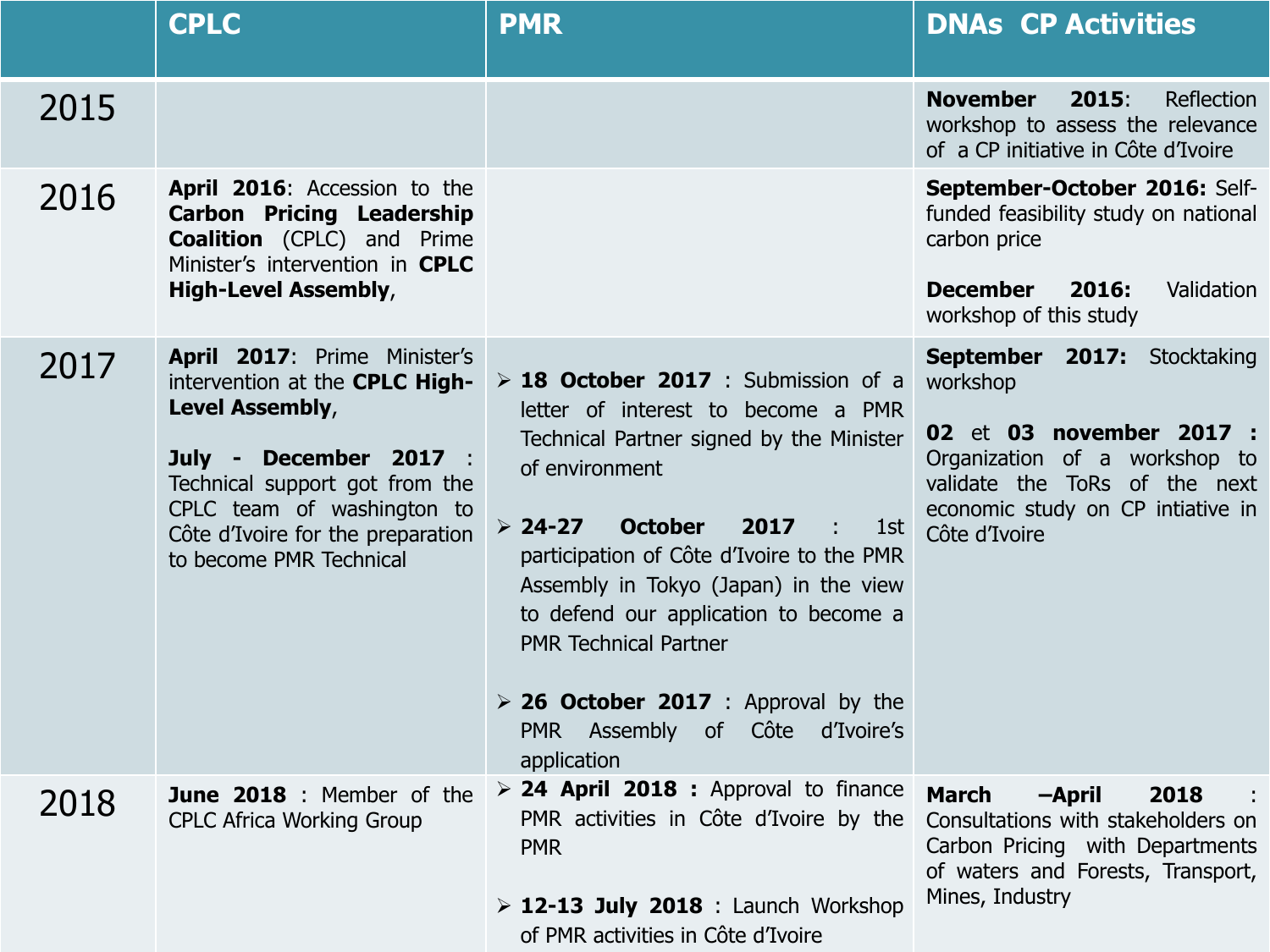

Launch of PMR activities in Côte d'Ivoire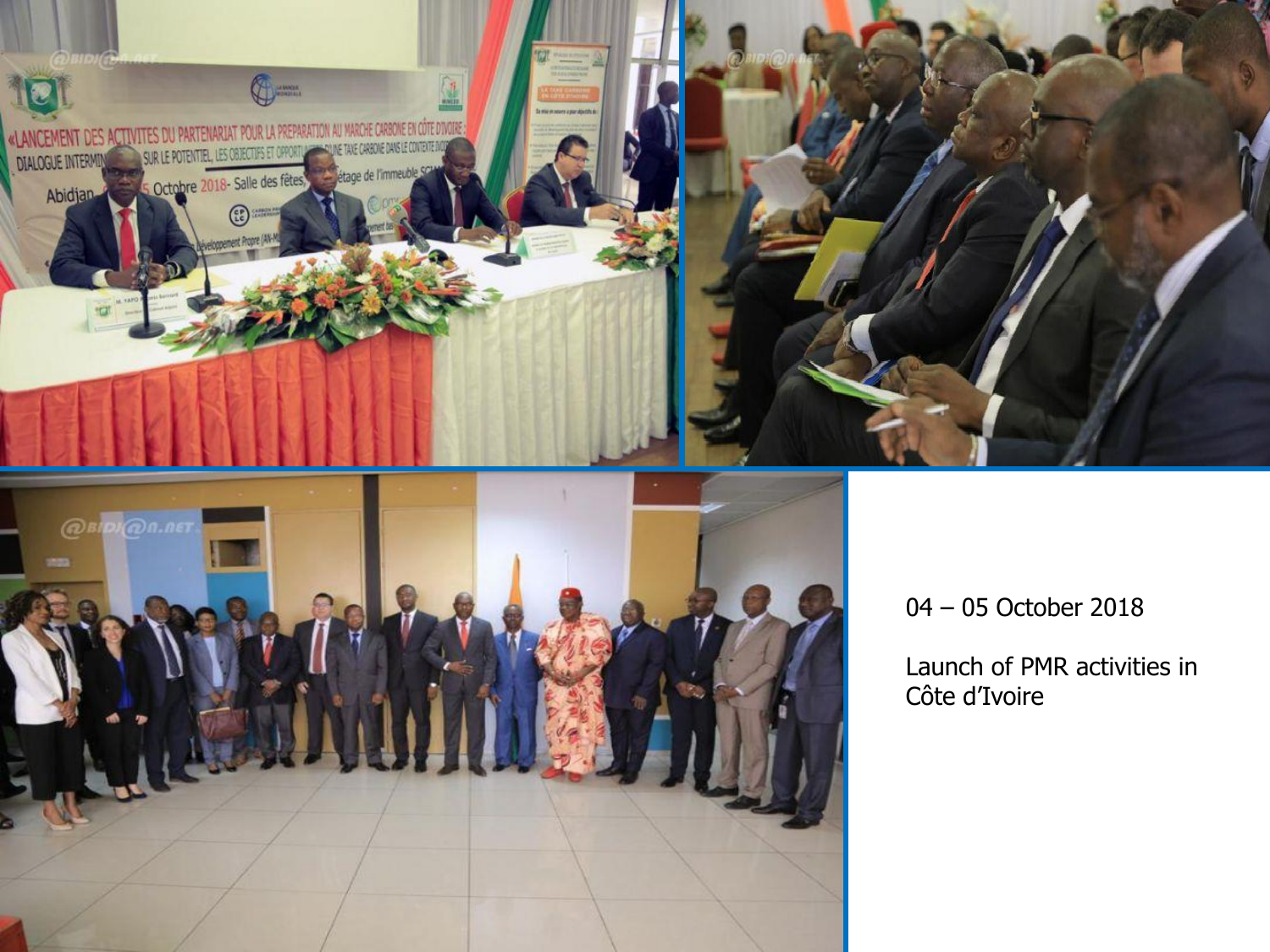# Carbon pricing opportunities for Africa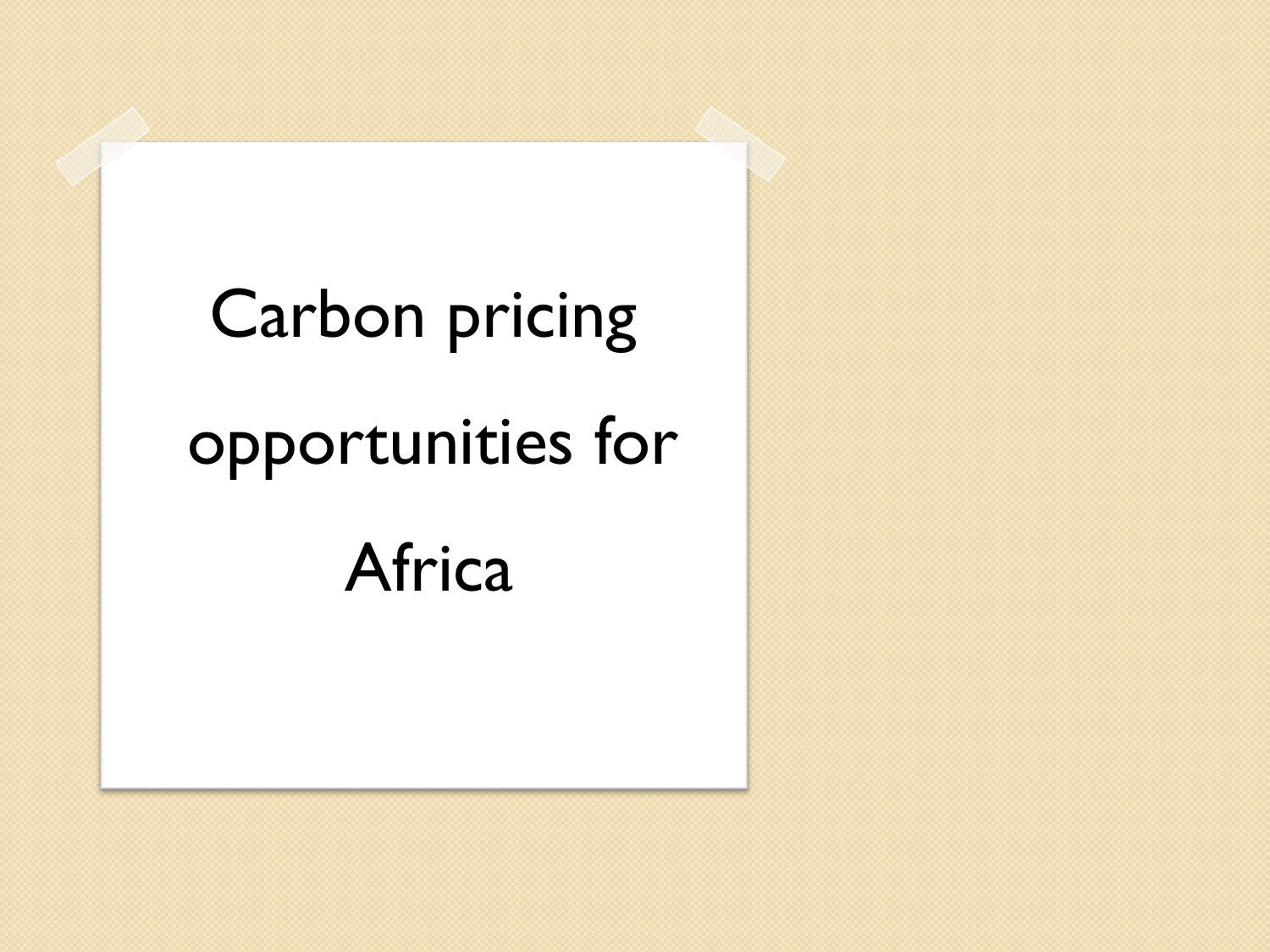

## Carbon pricing opportunities for Africa

### **Rationale**

 $\triangleright$  Because under the CDM, the price is no more competitive and attractive.

Because CDM Local projects developers invested a lot and it is important to propose new alternatives

Because our countries engage themselves in the Paris Agreement and we need to think of ways to mobilize local resources to finance our NDCs

Because Carbon Pricing is something more predictable in terms of outcome for the achievement of our commitments under the Paris Agreement

 $\triangleright$  Because there is an arrangement inside the Paris Agreement decision encouraging pricing the carbon

Africa countries should explore the CP option at the domestic level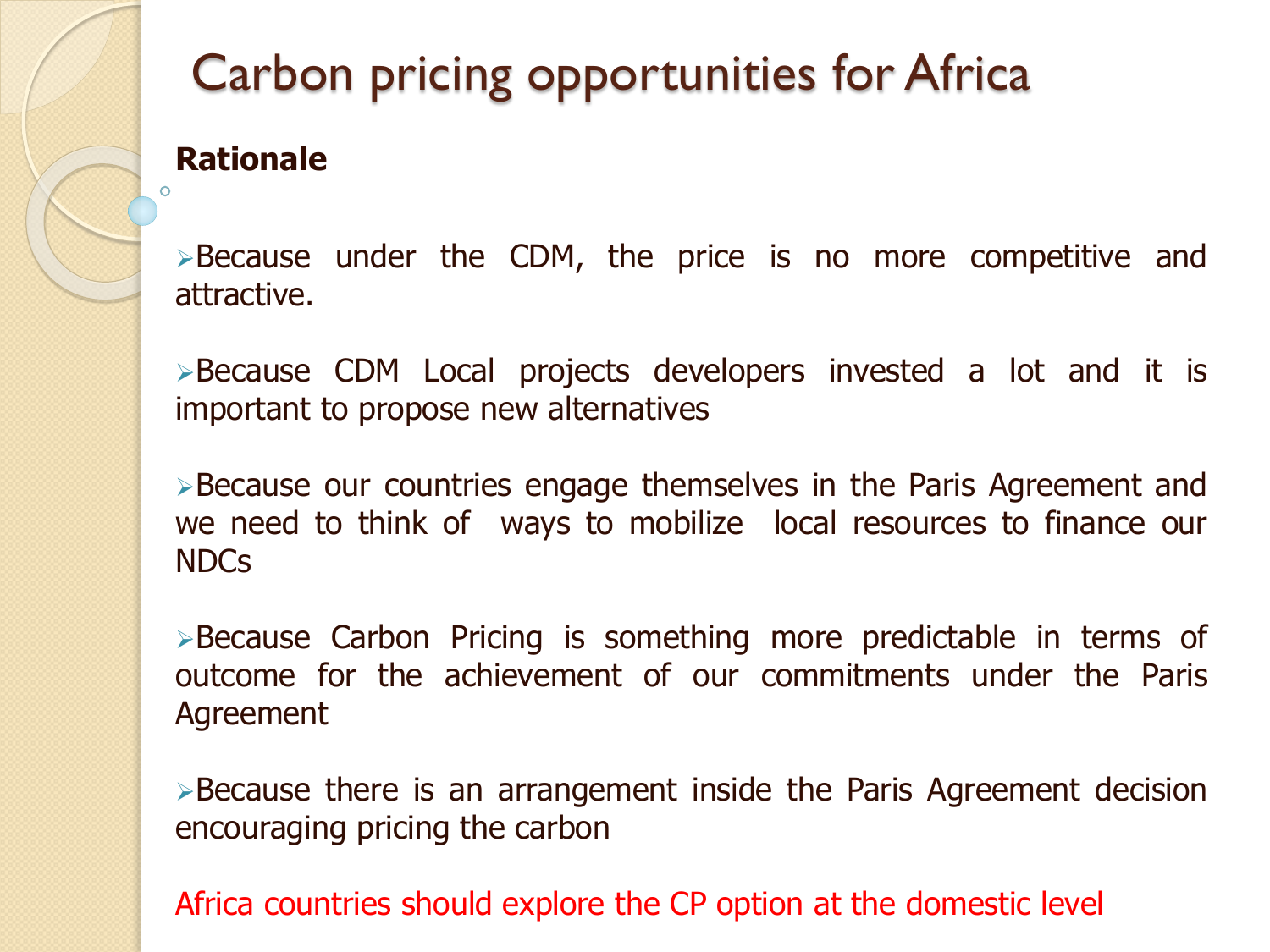### Carbon pricing opportunities for Africa

 $\triangleright$ The Africa objective is to get well prepared before 2020 and it is important to seize this opportunity of these initiatives to convince our decision-makers to get involve in this process.

 $\triangleright$  Some support is provided and it is not something impose to us since some studies are going to be undertaken and they will show if yes or not CP is feasible in our case.

 $\geq$  A mapping of countries benefitting from these funding provided by CPLC and PMR shows the same countries who already benefitted a lot from CDM members again because they are proactive

Need to change our strategy in Africa in order to also take the train at the right moment. Latin Americas countries and Asians countries are always in advance and it is up to us to show that Africa is willing to move forward.

 $\triangleright$ These two initiatives are voluntary and they are all about sharing experience, capacity building, why not just try them?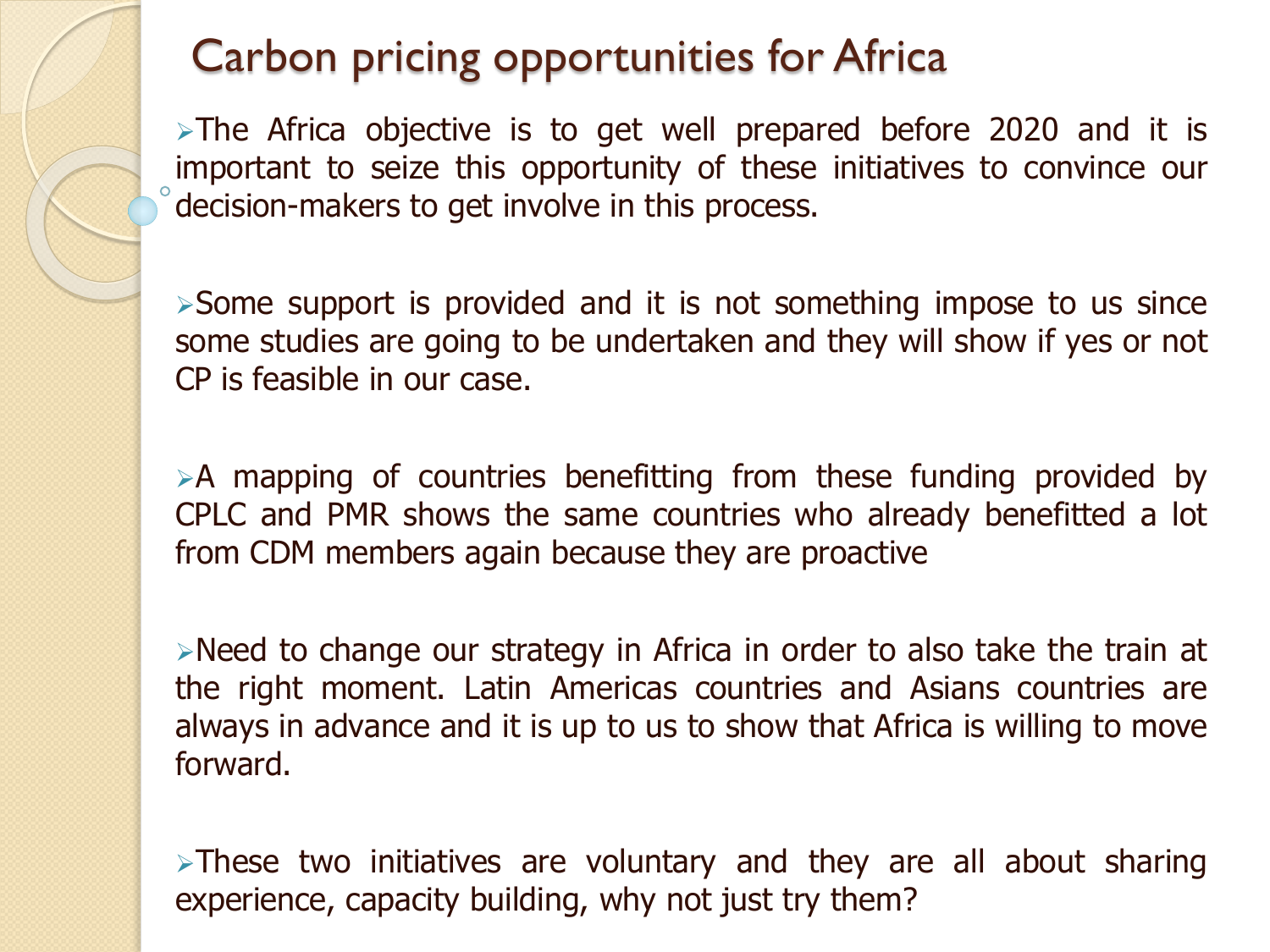# Conclusion

O

CPLC is the political platform to show interest and advocate for the implementation of CP at the national level still ongoing

PMR is the technical platform set up for countries (middle income & countries in transition) to get well prepared for CP policy implementation

PMR successor is under discussion and will start post 2020, important for Africa to see how the members can be part of that

Let's start being more proactive in Africa